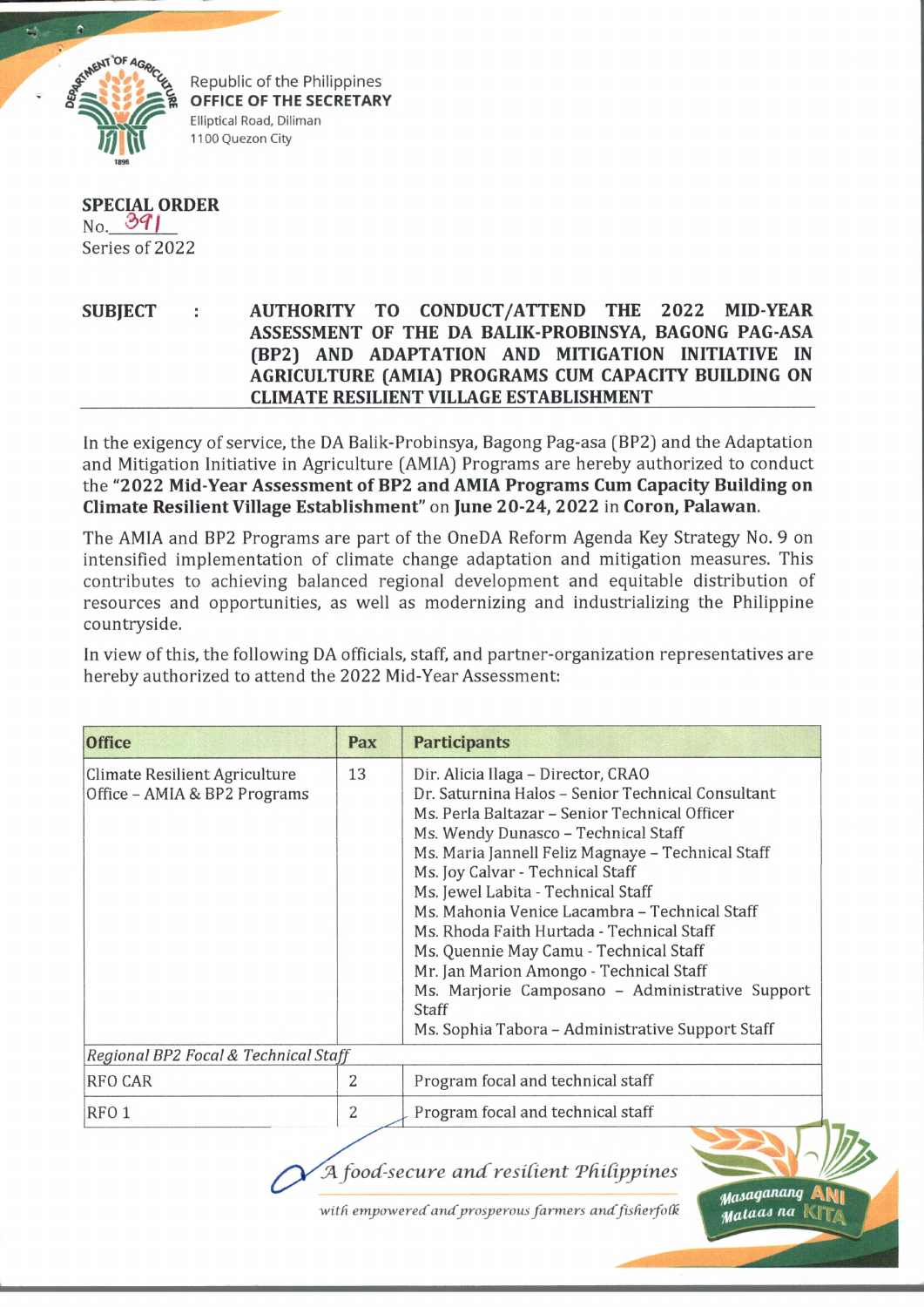| <b>TOTAL</b>                          | 83             |                                   |
|---------------------------------------|----------------|-----------------------------------|
| Resource Persons and/or<br>Partners   | 10             |                                   |
| RFO Caraga                            | $\overline{2}$ | Program focal and technical staff |
| <b>RFO 12</b>                         | $\overline{2}$ | Program focal and technical staff |
| <b>RFO 11</b>                         | $\overline{2}$ | Program focal and technical staff |
| <b>RFO 10</b>                         | $\overline{2}$ | Program focal and technical staff |
| RFO <sub>9</sub>                      | $\overline{2}$ | Program focal and technical staff |
| RFO <sub>8</sub>                      | $\overline{2}$ | Program focal and technical staff |
| RFO <sub>7</sub>                      | $\overline{2}$ | Program focal and technical staff |
| RFO <sub>6</sub>                      | 2              | Program focal and technical staff |
| RFO <sub>5</sub>                      | $\overline{2}$ | Program focal and technical staff |
| RFO <sub>4</sub> B                    | $\overline{2}$ | Program focal and technical staff |
| RFO <sub>4A</sub>                     | $\overline{2}$ | Program focal and technical staff |
| RFO <sub>3</sub>                      | $\overline{2}$ | Program focal and technical staff |
| RFO <sub>2</sub>                      | $\overline{2}$ | Program focal and technical staff |
| RFO <sub>1</sub>                      | $\overline{2}$ | Program focal and technical staff |
| <b>RFO CAR</b>                        | 2              | Program focal and technical staff |
| Regional AMIA Focal & technical Staff |                |                                   |
| RFO Caraga                            | 2              | Program focal and technical staff |
| <b>RFO 12</b>                         | 2              | Program focal and technical staff |
| <b>RFO 11</b>                         | 2              | Program focal and technical staff |
| <b>RFO 10</b>                         | 2              | Program focal and technical staff |
| RFO <sub>9</sub>                      | $\overline{2}$ | Program focal and technical staff |
| RFO <sub>8</sub>                      | 2              | Program focal and technical staff |
| RFO <sub>7</sub>                      | $\overline{2}$ | Program focal and technical staff |
| RFO <sub>6</sub>                      | $\overline{2}$ | Program focal and technical staff |
| RFO <sub>5</sub>                      | $\overline{2}$ | Program focal and technical staff |
| RFO <sub>4</sub> B                    | 2              | Program focal and technical staff |
| RFO <sub>4</sub> A                    | 2              | Program focal and technical staff |
| RFO <sub>3</sub>                      | 2              | Program focal and technical staff |
| RFO <sub>2</sub>                      | $\overline{2}$ | Program focal and technical staff |

A food-secure and resilient Philippines





 $\tilde{\kappa}$ 

 $\widehat{\mathcal{L}}$